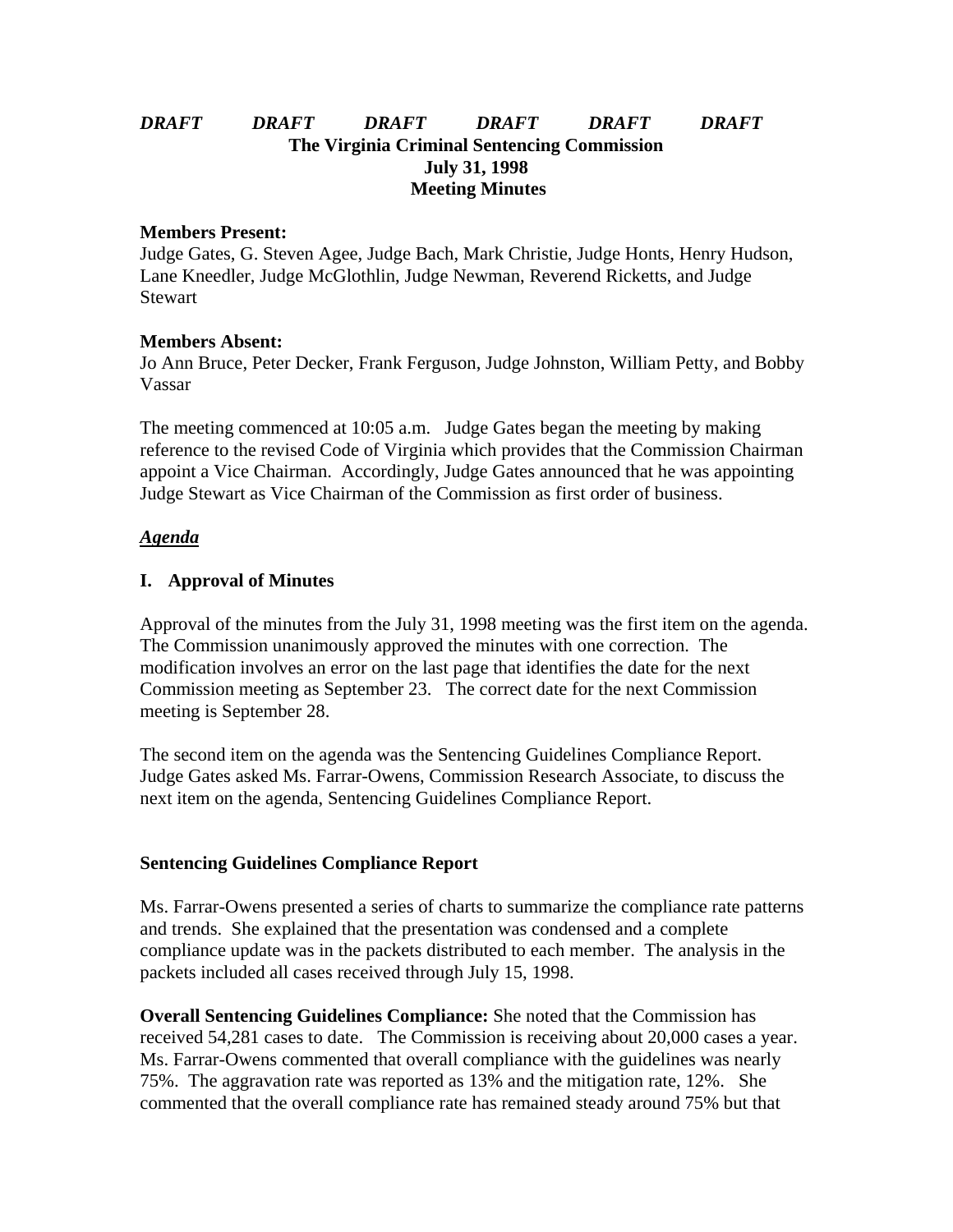during the most recent fiscal year (FY 98) the departure pattern had shifted slightly in favor of more mitigations (51% of the departures). Previously, the departure pattern had slightly favored departures above the guidelines.

**Compliance by Offense:** Ms. Farrar-Owens observed that compliance rates within offense groups range from a high of 82% in the larceny offense group to a low of 62% among the sexual assault offenses. Kidnapping and sexual assault have had the lowest compliance rates of all the offense groups since the adoption of the new guidelines system.

**Habitual Traffic:** Ms. Farrar-Owens remarked that the focus of her presentation would be on those aspects of the guidelines that were revised and became effective July 1, 1997. The Commission has about a year's worth of data on the changes that took effect in 1997. Ms. Farrar-Owens then spoke about the impact of changes in the habitual traffic offender statute. This modification allows judges to suspend the 12 month mandatory minimum incarceration term and sentence offenders to detention center, diversion center, or boot camp in cases where the judge feels an alternative sanction is appropriate. Of the 890 habitual traffic cases sentenced since July 1, 1997, only 11% have had the mandatory minimum sentence suspended and been sentenced to one of the alternative sanctions. Because of its potential impact on Virginia's prison population, the Commission will be closely monitoring the impact of this change. The initial data suggests that circuit court judges are not applying alternative sanctions often in these cases but this may change as the availability of detention and diversion centers expands.

**Drug Guidelines:** A significant change to the drug guidelines effective July 1, 1997 was the addition of a factor accounting for the quantity of cocaine involved in a sales offense. Ms. Farrar-Owens noted that this guidelines modification has two components. First, the offender who sells less than one gram of cocaine and has no prior felony record ends up with a dual recommendation: either the traditional incarceration recommendation (usually 7 to 16 months) or detention center. The judge has the option to select either sanction and still be in compliance with the guidelines.

The Commission has received 329 cases of first-time felons convicted of selling a gram or less of cocaine. These cases were targeted for the dual option guideline recommendation of either traditional incarceration or detention center incarceration. In 16% of these cases, judges have opted for incarceration in a detention center. In 7% of these drug cases it appeared that the boot camp incarceration program was selected. Approximately 12% of these drug felons received no incarceration and 4% received incarceration of six months or less. The remaining 61% of these first-time cocaine sellers received traditional incarceration of seven months or more. The Commission will continue to study the impact of this change to the drug guidelines over the next year.

The second component of the guidelines revisions dealing with cocaine centered on the larger quantity cases. For offenders who sell one ounce or more of cocaine, the recommendation is increased by three years and for offenders who sell ½ lb. or more, the recommendation is increased by five years. The data gathered at this point reveals that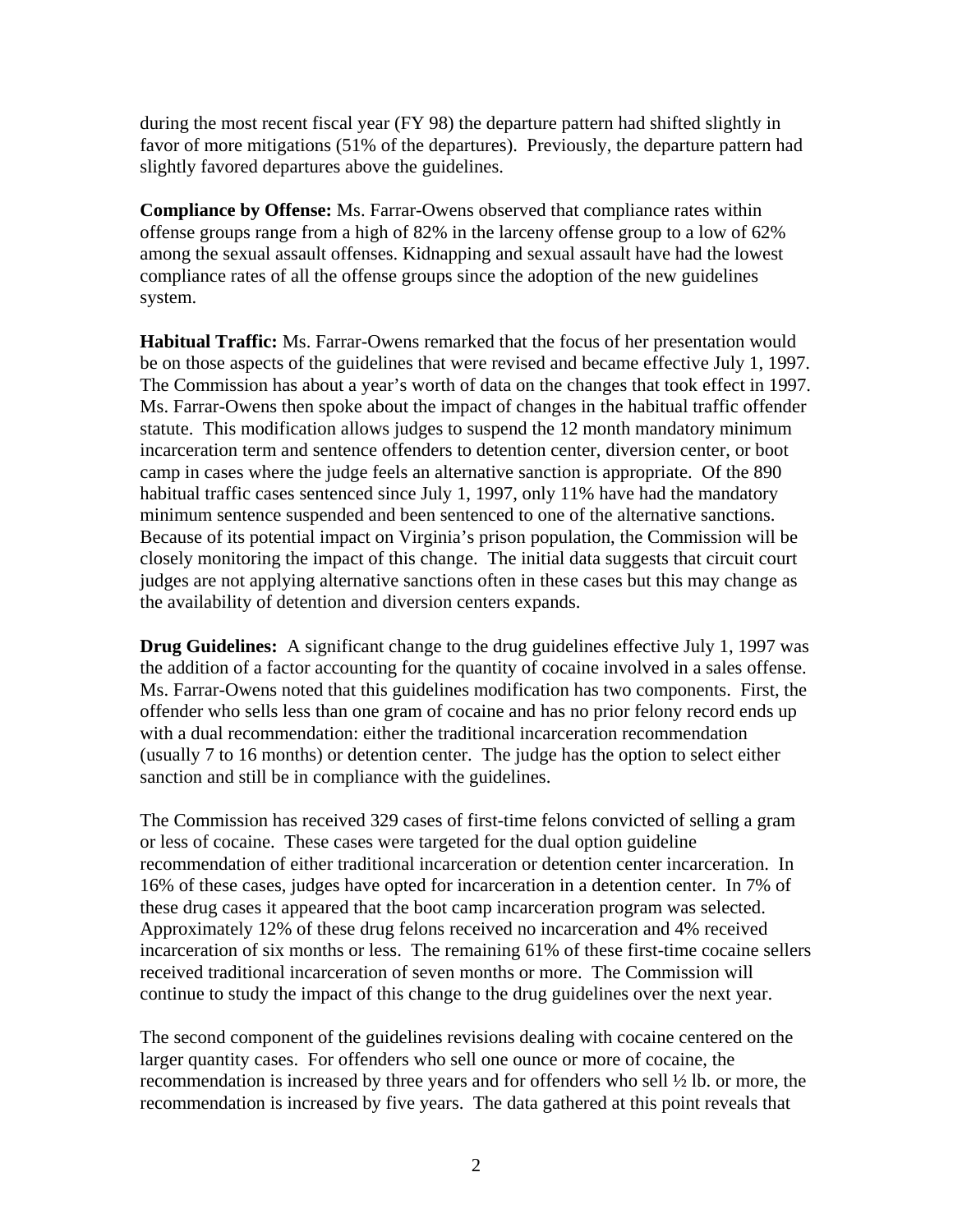101 offenders have received the new enhancement. Compliance in these cases is only 55%, with nearly all the departures reflecting sentences below the guidelines. The overall mitigation rate for these cases is 37%. Ms. Farrar-Owens then presented information concerning the reasons judges cite when sentencing below the guidelines in these larger quantity cases (n=38). In 26% of the mitigation cases, judges noted the offender's cooperation with the authorities for imposing a term below the guidelines. She said that the Commission will continue to closely monitor these cases.

**Sex Offenses Against Children:** Recent guidelines revisions also added a factor to the sexual assault guidelines for crimes in which the victim was younger than 13 years old at the time of the offense. The addition of this factor increases the likelihood that offenders who commit sex crimes against the very young will be recommended for incarceration, particularly prison. Ms. Farrar-Owens continued by saying that we have received 167 sexual assault cases since July 1, 1997 that involved victims younger than 13. Judges have complied with the new sentence recommendation at a rate of nearly 64% compared to the 61% compliance rate prior to the change. Compliance is up by only 3% but the departure pattern for these crimes has now reversed itself – previously the departures were mostly aggravated in nature, now they are largely mitigated. Ms. Farrar-Owens then presented information concerning the reasons judges cite when sentencing below the guidelines in these sexual assault cases  $(n=45)$ . In 27% of the mitigation cases, judges noted the offender's potential for rehabilitation and weak evidence in the case as an explanation for imposing a term below the guidelines.

Ms. Farrar-Owens then continued by saying that she would like to briefly discuss the issue of guidelines worksheets received by the Commission that require departure explanations but do not have them. As Dr. Kern mentioned at the last Commission meeting, there was interest expressed on the part of some legislators to attach some kind of penalty or oversight function for a judge's failure to enter a reason when sentencing outside the guidelines. When the truth-in-sentencing laws took effect, judges were for the first time required to provide a written reason when departing from the guidelines. It took some time for the judges to adjust to this new requirement. However, Ms. Farrar-Owens reported that it is very rare for the Commission to receive a worksheet that is absent a required departure reason.

Judge Gates then asked Ms. Jones and Ms. Floyd to discuss the next item on the agenda, an update on the Risk Assessment Project.

### **Offender Risk Assessment Project - Status Report**

Ms. Jones informed the members that a copy of the presentation was included in their packet and a risk assessment form was there as well. Ms. Jones began by reporting that the Commission has seven and half months of completed risk assessment forms (yellow forms) from the four pilot circuits. The Danville area is the last circuit to join the pilot program and the Commission only has four months of data from the  $22<sup>nd</sup>$  Circuit. She reminded the Commission that risk assessment worksheets are only attached to the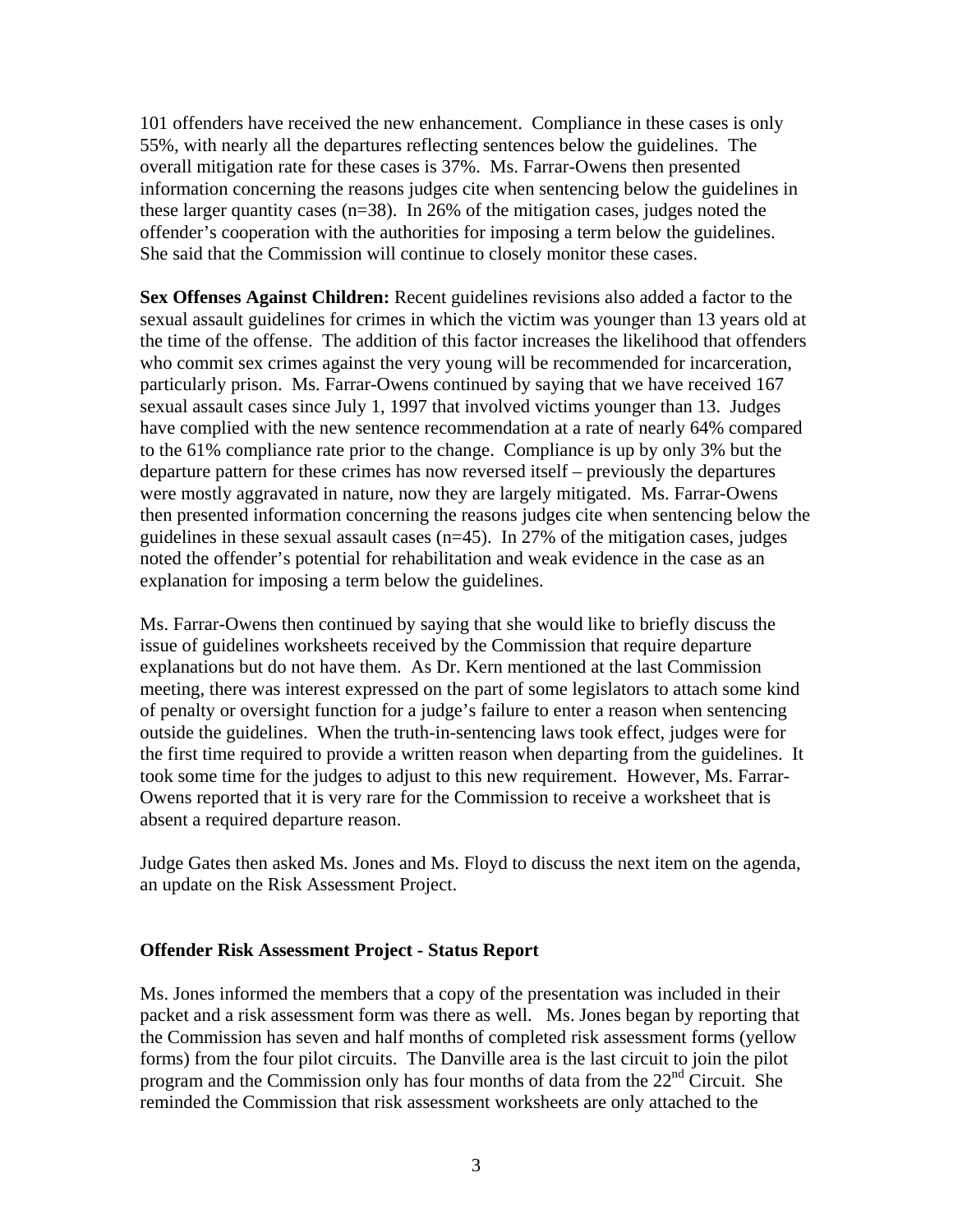guidelines forms for those felons convicted of fraud, larceny, and drug crimes. She noted that the Commission has received 854 of these worksheets to date and nearly half of the cases are from Fairfax. Among these 854 worksheets completed in drug, larceny, and fraud cases, only 377 had the risk assessment form (section D) scored while the remaining 477 cases were not scored. Among these latter cases, the guidelines recommendation was probation/no incarceration in the great majority (n=315). The intent of the risk assessment program is to target offenders who would be recommended for prison or jail incarceration. The remaining 166 cases where a risk assessment form was not completed were ineligible due to a prior violent record, current violent offense or a drug offense involving the sale, distribution, or possession with intent, etc. of cocaine of a combined quantity of one ounce or more, or problems associated with completing the form correctly.

She then spoke about the remaining cases  $(n=377)$  that were scored on Section D. Ms. Jones and Ms. Floyd separated these cases into four different groups based on recommendations and outcome. The first group of cases (n=56) were characterized by a risk assessment instrument score recommending the offender for an alternative punishment and the judge agrees and sentences the offender to an alternative (15%). The second group of cases (n=73) included cases where the risk assessment instrument score did not recommend alternative punishment but the judge chose to sentence the offender to an alternative (19%). The third group of cases (n=44) involved cases where the risk assessment instrument score recommended an alternative but the judge opted not to sentence the offender to an alternative (12%). The last and largest group of cases (n=204) concerns cases where the risk assessment instrument does not recommend an alternative and the judge agrees not to sentence the offender to an alternative sanction (54%). In over half of the cases, the risk assessment instrument did not recommend an alternative and the sentencing judge concurred. Mr. Christie asked if the Commission could analyze those offenders who were recommended for an alternative and actually received the alternative sanction or an incarceration sentence. Ms. Jones said she would present that information next.

Ms. Jones continued by saying that of the 377 cases that were scored on the risk assessment form, only 100 of the offenders were recommended for an alternative punishment. Among these 100 cases, 56% of the offenders received an alternative sanction while 44% were not sentenced to alternative punishment. These 56 cases were also separated into four groups. The first group represents offenders recommended for prison but who received a probation sentence (n=21, 38%). The second group of offenders are those who were recommended for prison but were sentenced to a jail term (n=4, 7%). The third group of offenders are comprised of those who were recommended for jail but received a probation sentence  $(n=18, 32\%)$ . Mr. Kneedler asked if the 32% of the offenders who received a probation sentence received a sanction that included alternatives like the detention center. Ms. Jones responded that in this case the probation sentence does include detention center commitments. The fourth group of these cases was comprised of an other category (n=13, 23%). The "other" category was comprised of offenders who were recommended for jail but were authorized for work release, electronic monitoring, weekend incarceration or jail farm. She continued by pointing out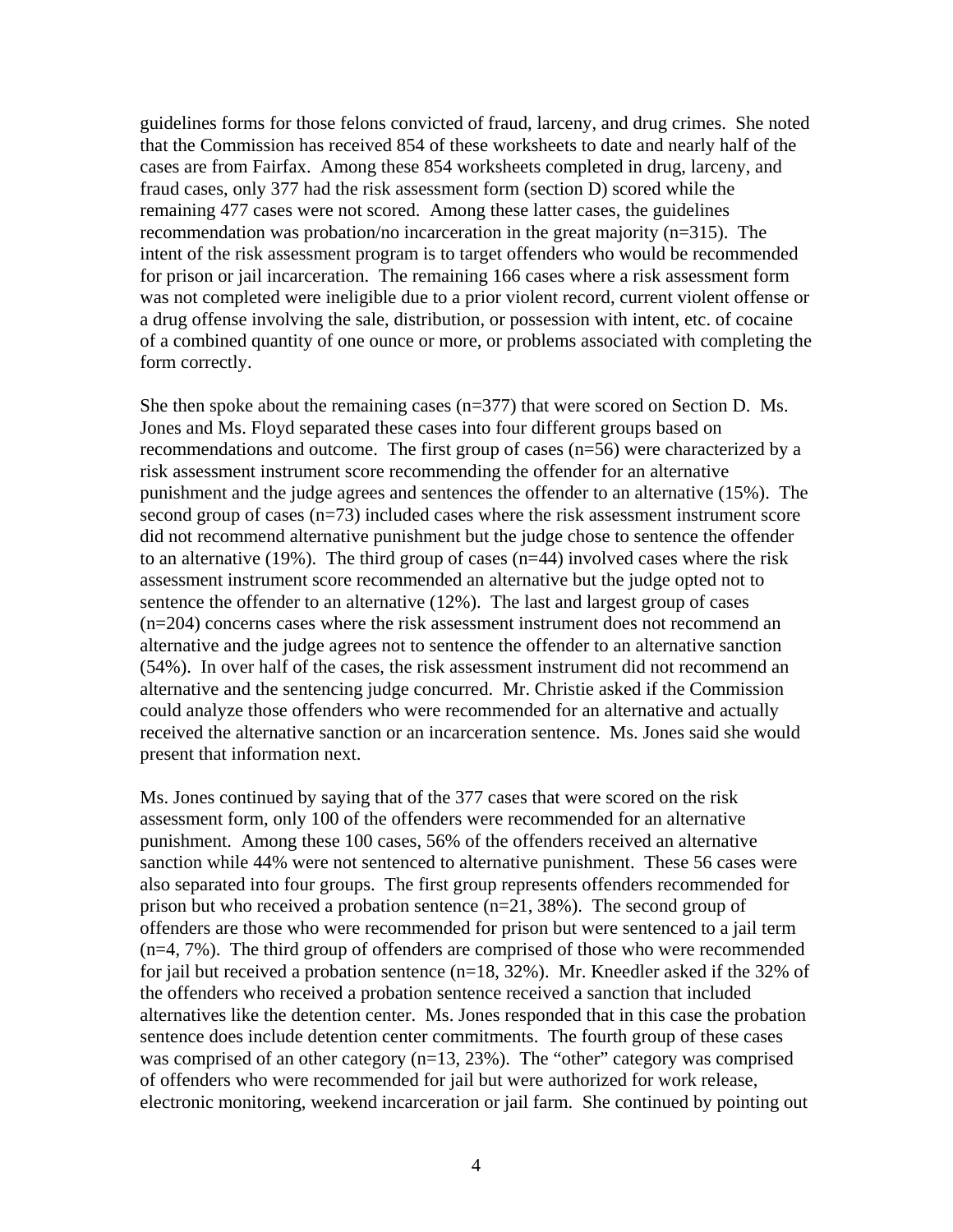that of the 56 offenders recommended by the risk assessment instrument for an alternative, 16 were sentenced to a detention or diversion center.

Ms. Jones then focused on those cases not recommended for an alternative. Of the 377 risk assessment forms completed, about 73% did not recommend an alternative. Only 27% of the cases with a completed risk assessment form were characterized by an alternative sentence recommendation. Ms. Jones pointed out that the legislative directive to the Commission was to examine the feasibility of placing 25% of non-violent prison bound felons in an alternative punishment program. Thus, the evidence to date illustrates that the risk assessment instrument is recommending about the same proportion of felons targeted in the legislative directive.

With the cooperation of the Department of Corrections, the staff checked on the status of all the offenders in the pilot sites sentenced to a detention center, diversion center, or the boot camp program. The majority of the offenders sentenced to a Department of Corrections alternative are still participating in the program (n=21).

Ms. Jones then presented some recommendations for the Commission's consideration. The first issue pertained to judges not providing a reason for not choosing an alternative punishment. In 48% of these cases, judges cited no reason for departing from the risk assessment recommendation. Judges noted reasons relating to alternative programs in 18% of the cases. The most frequently cited departure reasons relating to alternatives were the offender declined the program or was not physically or mentally suitable. She said that the staff would like to get more feedback from the judges about why they choose not to sentence to an alternative when it is recommended. She recommended that the Commission should send a letter to all judges in the pilot sites and explain to them that these reasons are important to the Commission. Mr. Kneedler asked about the percentage of judges that do not provide departure reasons on the sentencing guidelines forms. Ms. Farrar-Owens commented that this number is relatively low and has been declining over time. In non-risk assessment sentencing guidelines situations, when a judge leaves the departure reason blank, the form is sent back to the judge for a written explanation. Ms. Jones commented that the departure reasons are required by law but that it does not apply to the risk assessment recommendations. Judge Gates recommended calling the chief judge in each circuit participating in the pilot program to remind them of the importance of this information. Judge Bach felt that most judges in the pilot sites were not consciously ignoring the forms but just probably forgetting to fill out this section. Judge McGlothlin expressed a view that the judges should know how important this pilot program is. It was finally agreed that the best approach to resolve the problem would be to remind the judges in the pilot sites about the importance of this information.

Ms. Jones then presented the second issue which pertained to the risk assessment forms being improperly completed on regular sentencing guidelines forms. To date, the Commission has received 259 cases that should have been filled out on the specially designed yellow risk assessment form. The completion of the risk assessment cases on this form is important because the cover sheet informs the judge if the offender is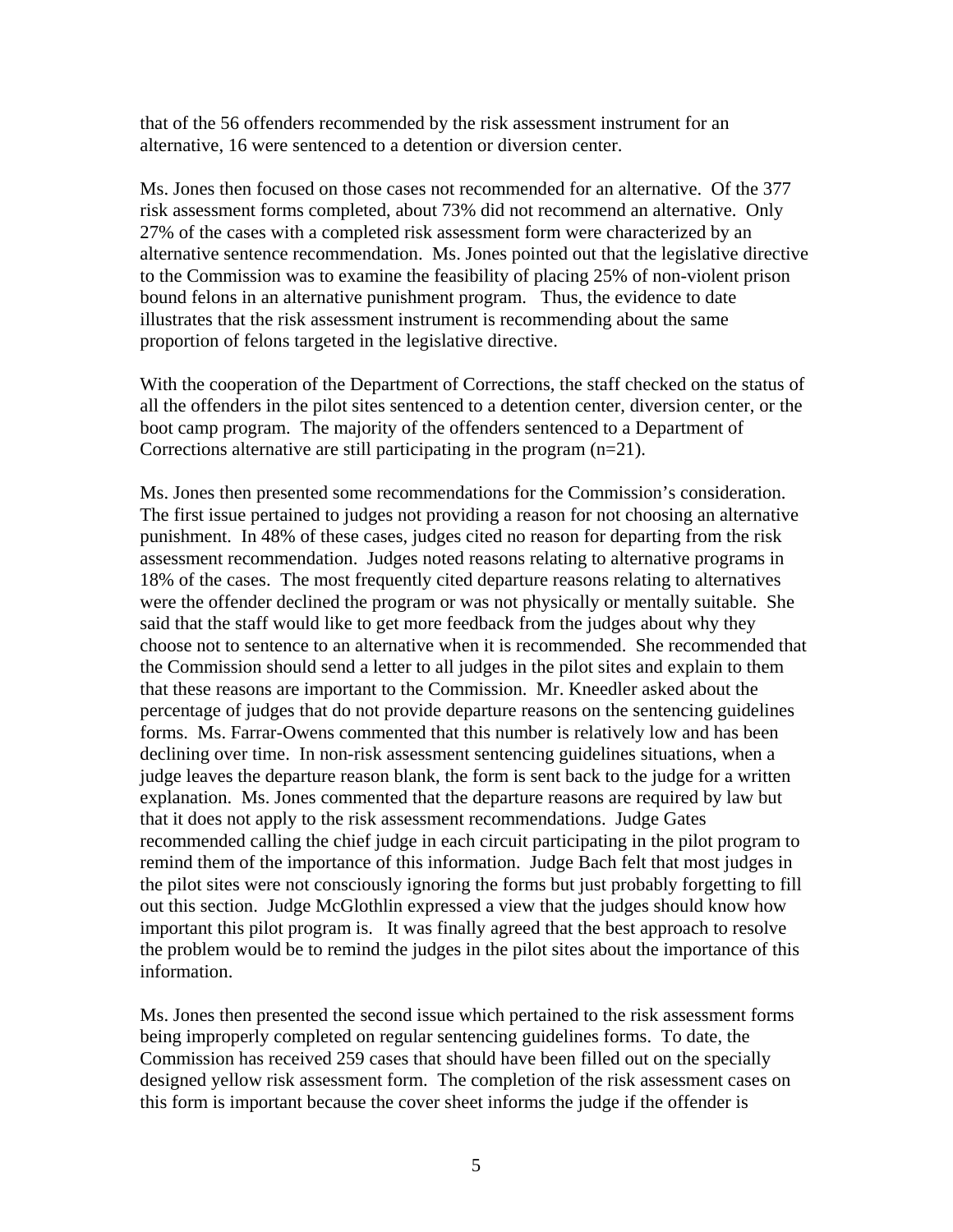recommended for alternative punishment. She said that a letter was sent out to the chief probation officer, Commonwealth's attorney and the chief judge in each of the pilot site circuits making them aware of the problem. She believed that the letter solved this problem but the Commission will continue to closely monitor this problem.

Ms. Jones next focused on a concern that the pilot site study was not generating as many cases as was originally expected. She offered some reasons for the lower than expected caseload. For example, Circuit 31 (Prince William, Manassas) chose not to participate in the pilot study and the Commission substituted Circuit 22 (Danville area) which has a smaller caseload. Also, the improper use of regular sentencing guidelines forms for risk assessment cases resulted in a much lower turnout of risk assessment forms.

Ms. Jones recommended to the Commission that the number of pilot sites be increased. She offered two primary rationales for the expansion. First, the pilot study has been underway for over a year now and there have been no significant problems encountered in any of the existing pilot sites. Secondly, in order to complete a thorough evaluation of the risk assessment program, an adequate number of cases are needed to assess the impact on the use of alternative punishments and on recidivism rates. Thus, Ms. Jones and staff felt that some additional circuits could be brought into the pilot project. She recommended as good candidates Circuit 4 (Norfolk), Circuit 7 (Newport News) and Circuit 12 (Chesterfield, Colonial Heights). She offered some reasons why these locations would be appealing for the pilot program. Circuit 4 accounts for 10% of all drug, larceny and fraud work sheets the Commission receives. Circuit 7 has a high volume of cases and a high compliance rate. Chesterfield and Colonial Heights (Circuit 12) have a high rate of pre-sentence investigations completed. Ms. Jones also mentioned that, in the event that these circuits could not participate, Circuit 2 and Circuit 11 would serve as good alternative sites. Judge Newman made a motion to invite Circuit 4, Circuit 7 and Circuit 12 to the risk assessment pilot study. The motion was seconded. The motion passed without opposition.

Mr. Christie asked Judge Gates if the Commission would consider adding Circuit 13 (Richmond) to the pilot study. He felt that Circuit 13 with its high volume of drug cases would add a great deal to a feasibility study on risk assessment. Judge Gates remarked that Circuit 13 has a very low compliance rate with the sentencing guidelines. Judge Honts asked if the Commission would approve asking all the alternative sites, including Circuit 13, to participate. Judge Gates asked the Commission to vote on this motion and it passed without opposition.

Ms. Jones next turned attention to a phenomenon that has been observed wherein judges sentence offenders to multiple alternative programs or sanctions. She cited as an example a situation where the sentence includes commitment to both the detention and diversion center incarceration programs. A slide was displayed that cited the Code of Virginia section that pertained to the eligibility for Detention Center (§19.2-316.2). Ms. Jones interpreted the language in the Code as saying that if an offender qualified for one program it would disqualify him for another. She then asked the members if they agreed with this interpretation and if they felt the multiple use of alternative sanctions was a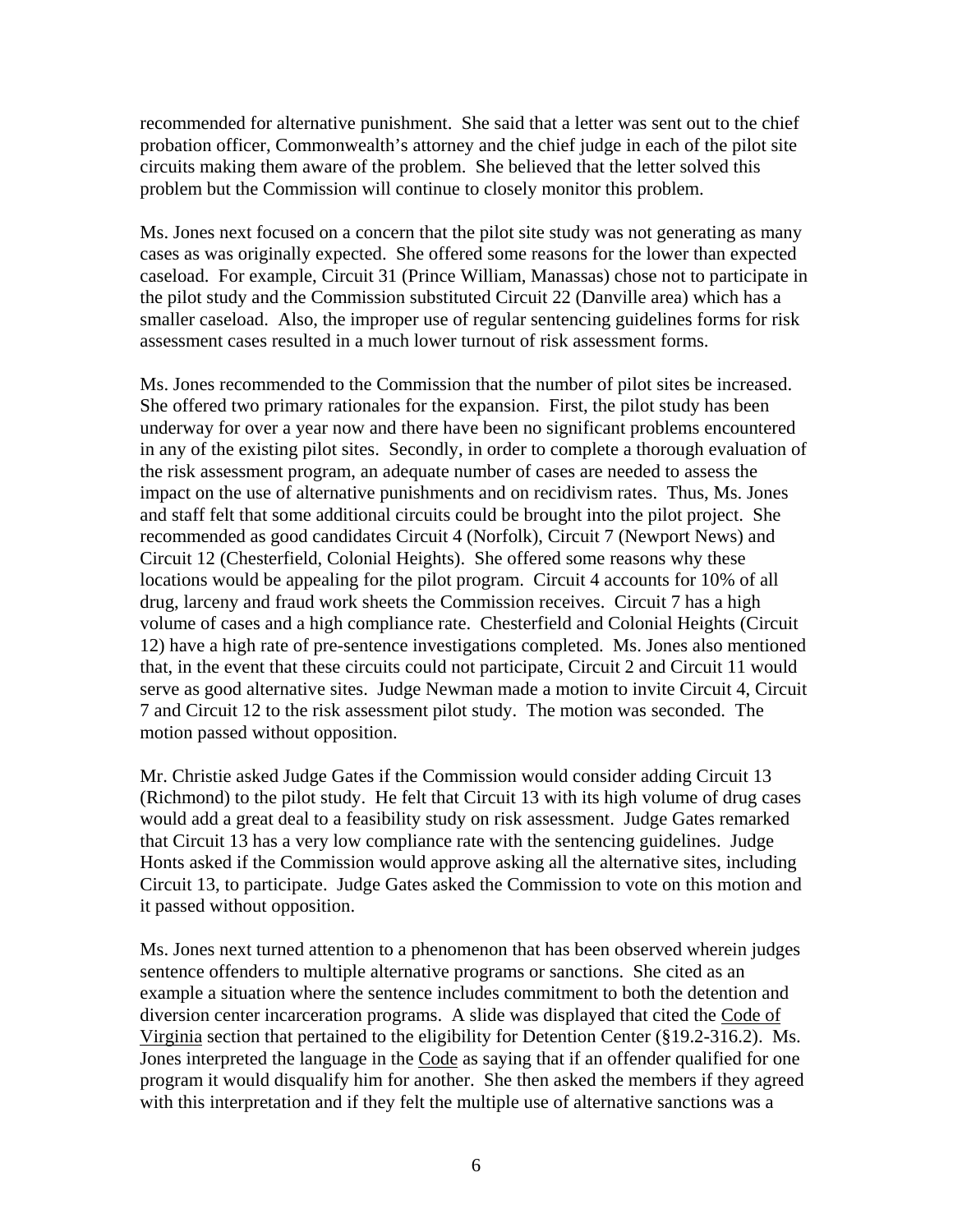problem. Several judges on the Commission responded that they felt that this was not a problem. Ms. Jones did remark that there were very few of these cases reported on the data base. Judge McGlothlin commented that he has utilized multiple alternative sanctions in a situation where the offender needed the services and structure of both programs. Mr. Agee noted that the Commission should exercise caution before sending a letter to judges condemning this practice. Judge Bach felt that the Commission should follow these cases to get more information on this issue.

Ms. Jones concluded her remarks by noting that the pilot project was proceeding nicely and that updates would be provided at all future Commission meetings.

Judge Gates thanked Ms. Jones for her presentation and then asked Neal Kauder, Principal from VisualResearch, and Brian Ostrom, National Center for State Courts, to discuss the next item on the agenda, the Offender Risk Assessment Project - Evaluation Grant Proposal.

### **Offender Risk Assessment Project - Evaluation Grant Proposal**

Dr. Ostrom began by saying that he was very pleased to work with the Sentencing Commission on the risk assessment project. He remarked that the risk assessment instrument has sparked a lot of attention nationally. Speaking to the evaluation study design, he commented that the initial target area of focus would be on documenting the process by which the instrument was drafted. He said that the evaluation would include interviews with judges, Commonwealth's attorneys and probation officers about their experience with the risk assessment pilot project. The final stage of the evaluation would focus on the relative effectiveness of the risk assessment instrument. Dr. Ostrom noted that the federal grant money has been awarded by the National Institute of Justice to support this evaluation research but that the National Center for State Courts has not received the money needed to start the project. Dr. Ostrom said that the National Institute of Justice assured the Center that the grant would be funded shortly. Judge Stewart asked about the time frame of the grant evaluation. Dr. Ostrom answered that the project would take two years to complete.

Judge Gates thanked Dr. Ostrom for his presentation and then asked Ms. Philpott, Research Analyst with the Crime Commission to discuss the next item on the agenda, Sentencing Enhancements for Sex Offenders (Senate Joint Resolution 69).

### **Sentencing Enhancements for Sex Offenders (SJR 69)**

Ms. Philpott began discussion on this item by noting that much more work was required on the response to this Senate Joint Resolution (post sentence civil commitment of some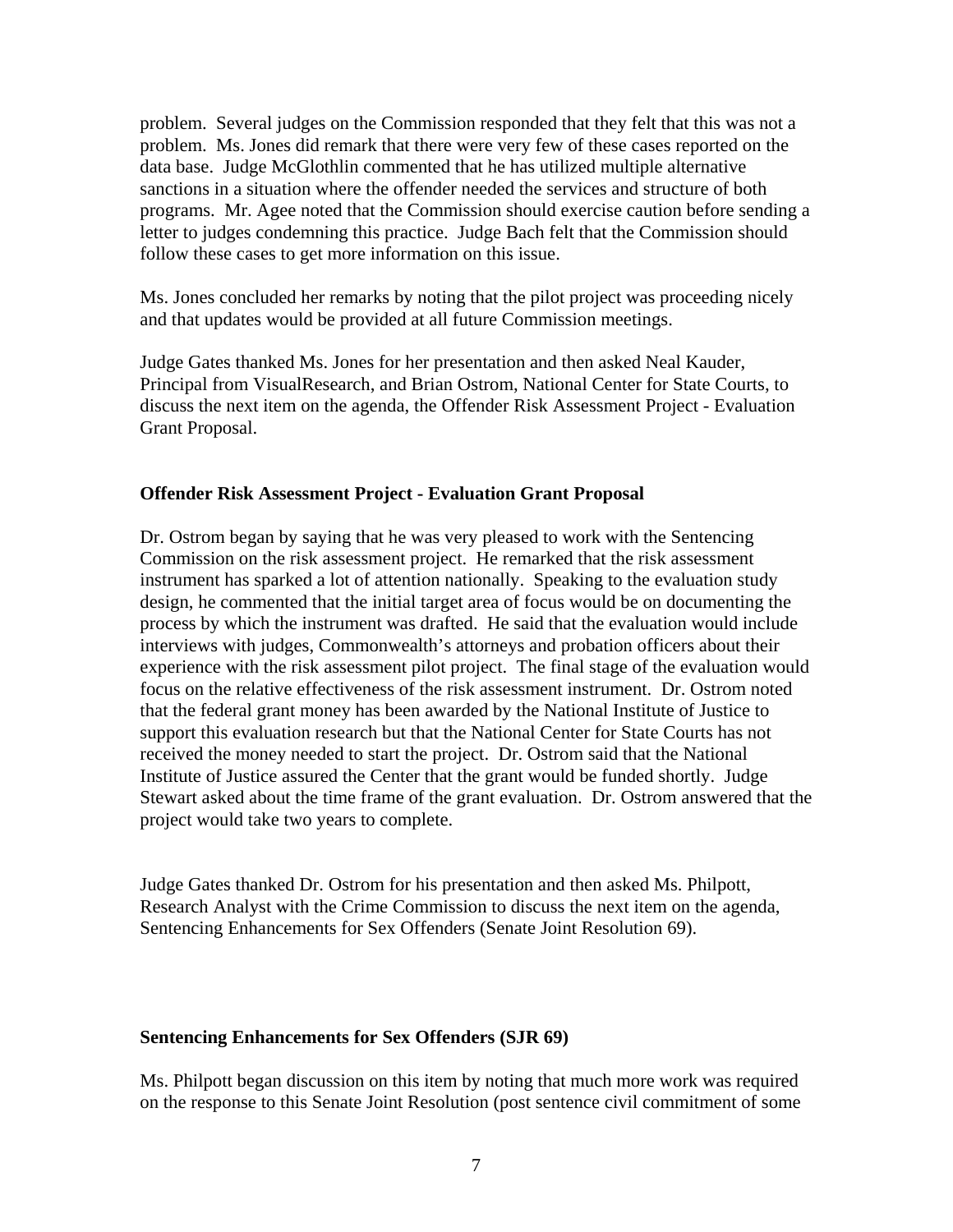sex offenders) and that the information she was presenting was in a draft format. Ms. Philpott invited any of the Commission members to the next meeting in September to help with any suggestions. She said the committee that is researching the topic of postsentence civil commitment is chaired by Senator Howell and that one of the Sentencing Commission members, Mr. Ferguson, is participating. The post-sentence civil commitment is designed as continued incapacitation for the most violent offender who is considered to still be at risk to society. This civil commitment would target sex offenders at the end of their sentence who have not been responsive to treatment.

She presented three preliminary proposals developed by their committee which would have some impact on the sentencing guidelines. The first proposal was to modify section C of the sentencing guidelines to identify offenders that are sexually violent predators. If an offender is identified as a sexual predator this would require the probation officer to fill out another form. This new form would require that the offender undergo a psychiatric evaluation. If the defendant is found to have a psychiatric condition then two sentences would be imposed - a penal sentence and an indeterminate civil commitment that would commence at the end of the penal sentence.

Ms. Philpott presented the second proposal that is very similar to the current risk assessment work sheet being tested in the guidelines. This proposal centers on requesting that the Sentencing Commission develop a risk assessment work sheet specifically for sex offenders. Offenders assessed at high risk would receive the maximum in the sentencing range. Another proposal along these lines is to request the Commission to alter some of the sentencing ranges of certain sex offenses involving children.

The last proposal being considered by this committee is to create a "habitual sexual offender" status that ensures additional penalties. The additional penalties could include a new criminal penalty for habitual sexual offender status and lifetime probation with certain terms and conditions.

She concluded by reviewing the topic of post sentence civil commitment. The resolution stated that the study of civil commitment should consider less restrictive alternatives for a graduated release. Ms. Philpott said that mental health services does not provide less restrictive alternatives. Mental health services, she noted, have group homes but these homes do not have any security component.

Reverend Ricketts commented that the second proposal sounded feasible and sensible. He felt that the Commission may not want to undertake the whole project but that it could research the idea. Dr. Kern said that the Commission could initiate a study of sex offenders that have re-offended over a three to four year period. After collecting that data, the staff could study the entire universe to analyze the offenders who re-offend and those who do not. Ms. Philpott questioned if the Crime Commission could get the number of §19.2-300 evaluations that have been ordered by the court. Judge Gates felt that Supreme Court may have that information. Judge Newman commented that the third proposal of creating a habitual sexual offender status has potential. Judge McGlothlin remarked that several of the committee proposals would require normative changes to the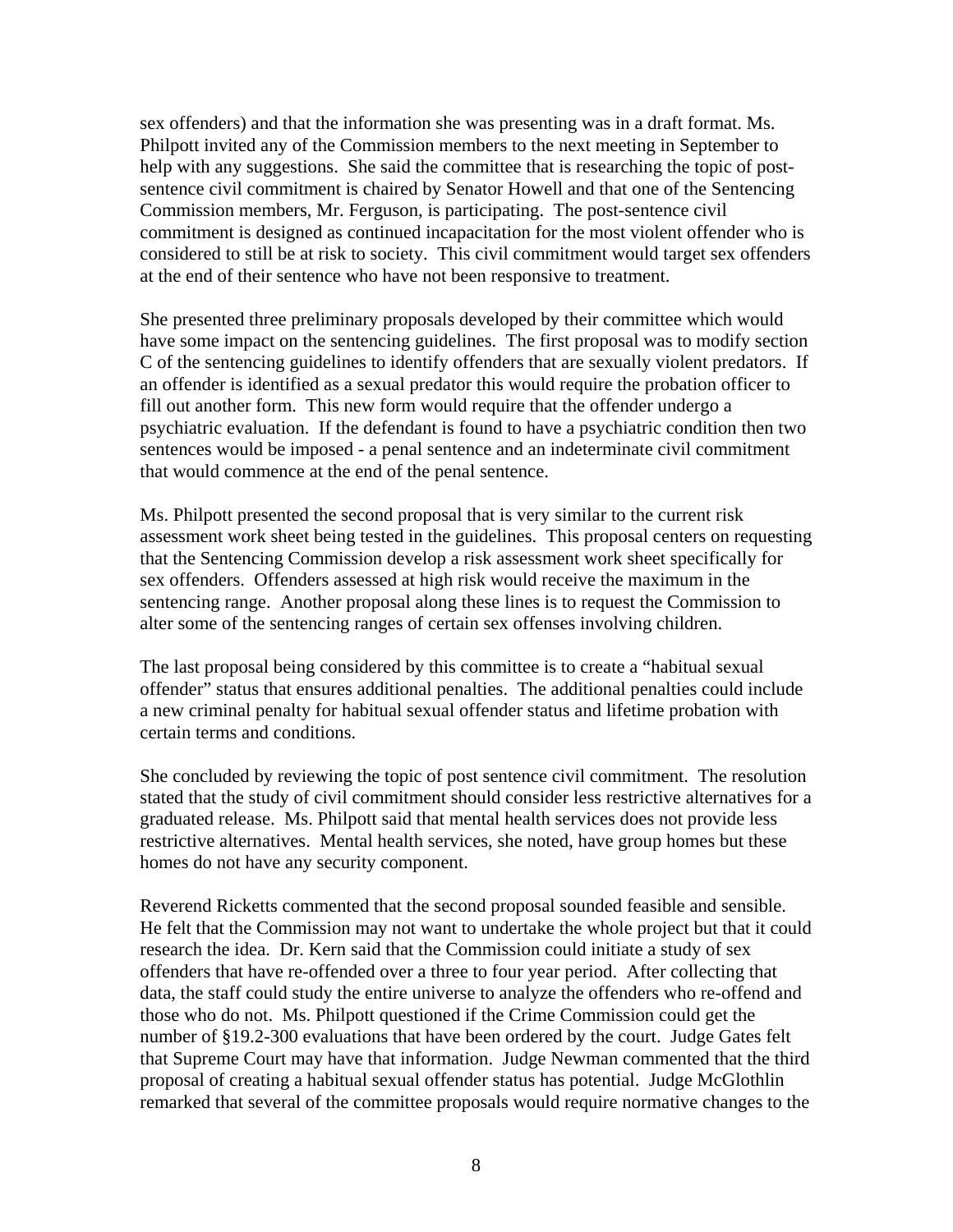sentencing guidelines and he felt the Commission should keep the guidelines as close to a historical base as possible. He went on to note that the third proposal looked like a legislative change that would not effect the guidelines directly. Judge Gates assured Ms. Philpott that the Commission would helped the Crime Commission with this research.

At this juncture, Reverend Ricketts informed the members that Ms. Philpott would be leaving the Crime Commission and joining the Peace Corps in April, 1999. He offered Ms. Philpott best wishes and good luck in this career change. All of the Commission members also offered their best wishes to Ms. Philpott and thanks for all her work for the Commonwealth.

Judge Gates thanked Ms. Philpott for her presentation and then asked Mr. Fridley to discuss the next item on the agenda, sentence revocation data base status report.

## **Sentence Revocation Data Base Status Report**

Mr. Fridley started his presentation by saying that the Commission has been collecting information on sentence revocations for one year. The form was designed to replace the ten page post-sentence report prepared by probation officers in these types of cases. He said while this change reduced the workload for probation officers, the amount of information available on probation and suspended sentence violations increased dramatically. The increase in information is a result of combining each revocation report with the original Pre-sentence Investigation Report (PSI). Mr. Fridley said that he has matched about 78% of the revocation reports to the original PSI.

He then continued by giving the members a snapshot of some of the data available as a result of the Commission implementing this report. The Commission can now identify why an offender was returned to the court. The top four reasons why an offender was returned to court are drug use, fail to report to the probation officer, special conditions and new law violations. Regardless of the reason for the violation, the data allows us to determine the amount of time that an offender received specifically for the probation or suspended sentence violation. Mr. Fridley presented a chart that gave a preliminary look at the average revocation sentence. This information is very important in forecasting prison populations and developing legislative impact statements. The Commission has been providing the Department of Corrections this information for use in the forecast process.

Mr. Fridley noted that this data should be of great use to the Commission as well as other criminal justice agencies. He observed, however, that there is a concern with the small number of reports received from some circuits. Since this is the first time a comprehensive effort has been made to collect this type of sentence violation data, the universe is unknown. But, he pointed out that a comparison of the number of cases across selected circuits reveals unusual findings. For example, he noted that Chesapeake, Suffolk and Hampton have reported at least 300 violations while Norfolk has reported fewer than these and that Richmond and Henrico have reported even fewer. To alleviate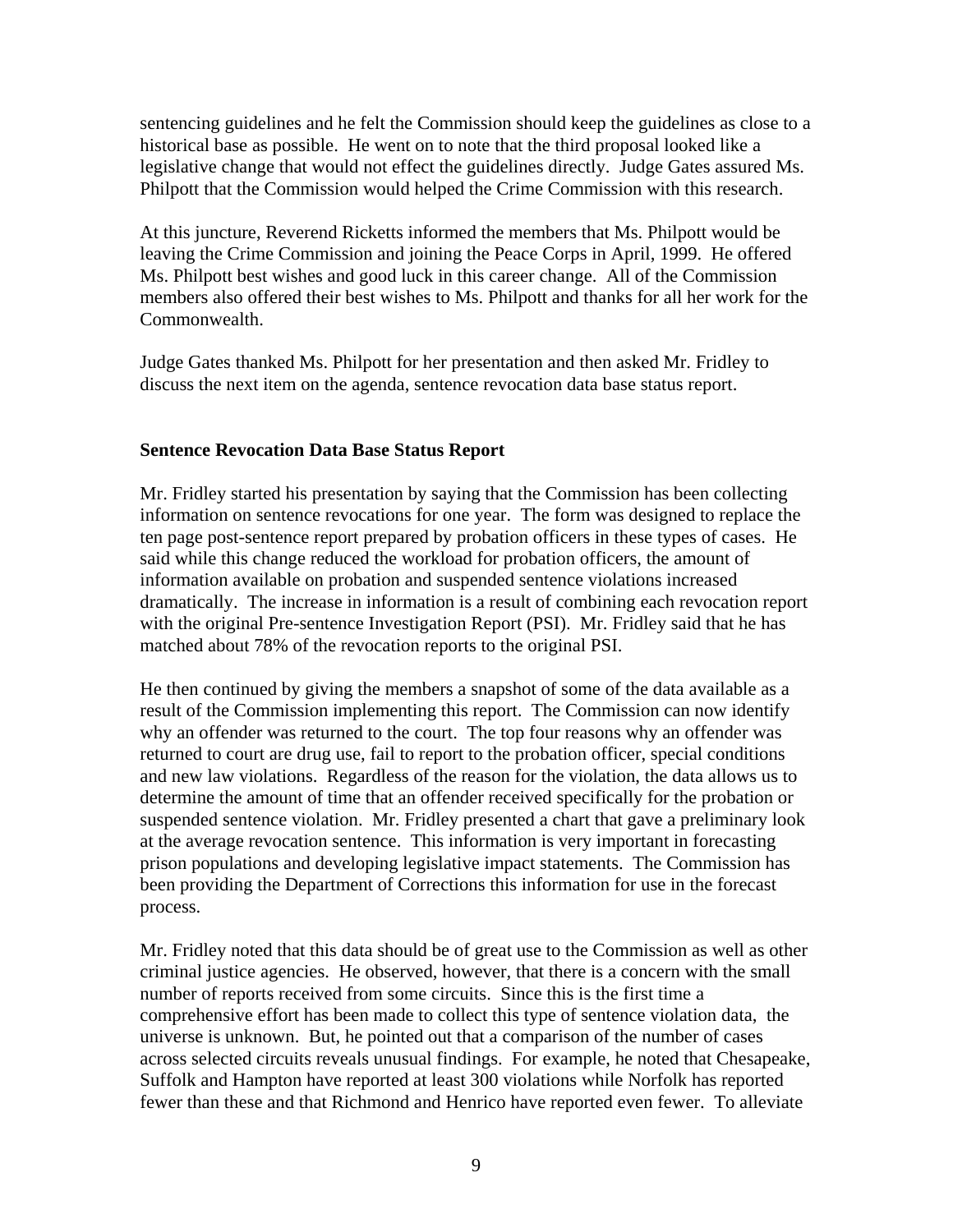this problem, the Commission sent letters to probation chiefs to ask them to compare the number of reports we received to the number of violations that they had processed. The Commission did receive a slight increase in the number of reports after the distribution of the letter. Some circuits still have low submittal rates.

Several probation chiefs did contact the Commission and indicated the numbers were correct (i.e., Roanoke, Franklin, Fairfax, Fredericksburg, Halifax, Staunton, and Botetourt). Several chiefs did not respond to the letter and this could be a sign that the implementation of the new form may have a few problems. The Commission did develop a handout for the clerks at their annual conference. The response from the clerks was limited. Mr. Fridley asked the members what they thought about this problem and any advice to correct this problem. Judge Newman commented that the letters should be sent to the probation officers. Judge Gates said the responsibility of filling out the form is the sentencing judge. Mr. Hudson thought that the letter should be sent to the probation officers asking them to remind their judge to fill out the revocation report. Judge Gates commented that this could put the probation officer in an awkward position. Mr. Agee observed that if the judge doesn't respond to the probation officers request then they will not likely respond to a written letter. Judge Newman said it is a simple form and he would fill it out if someone presented him with it. Judge Honts asked if the Commission should sent a letter to the probation chiefs. Judge Gates said he has heard some judges complain that the statute does not require judges to fill these forms out. Ultimately, the decision was made by the Commission to attempt to address this problem with a letter both the probation officers and the judges.

Judge Gates thanked Mr. Fridley and then asked Ms. Smith Mason to cover the next item on the agenda.

# **Training Update**

Ms. Smith Mason gave the members an update on the training sessions recently held around the state. The training staff has conducted sessions in Roanoke, Lynchburg, Virginia Beach, Fairfax and Clarke County. She said that a training session would be held next week in Richmond. Training is also required for all new probation officers and this training is held in Goochland County at the Training Academy for the Department of Corrections.

She also announced that we have seen an increase in manual sales among defense attorneys. Ms. Smith Mason said that when staff travel around the state for different training sessions they receive useful feedback about the guidelines. One of the most frequently heard compliments centers on our hotline. The hotline phone rings many times a day with calls from probation officers, Commonwealth's attorneys and defense attorneys with questions on the forms. Unlike prior training seminars, Ms. Smith Mason noted that negative comments on the guidelines system were not voiced by the attendees.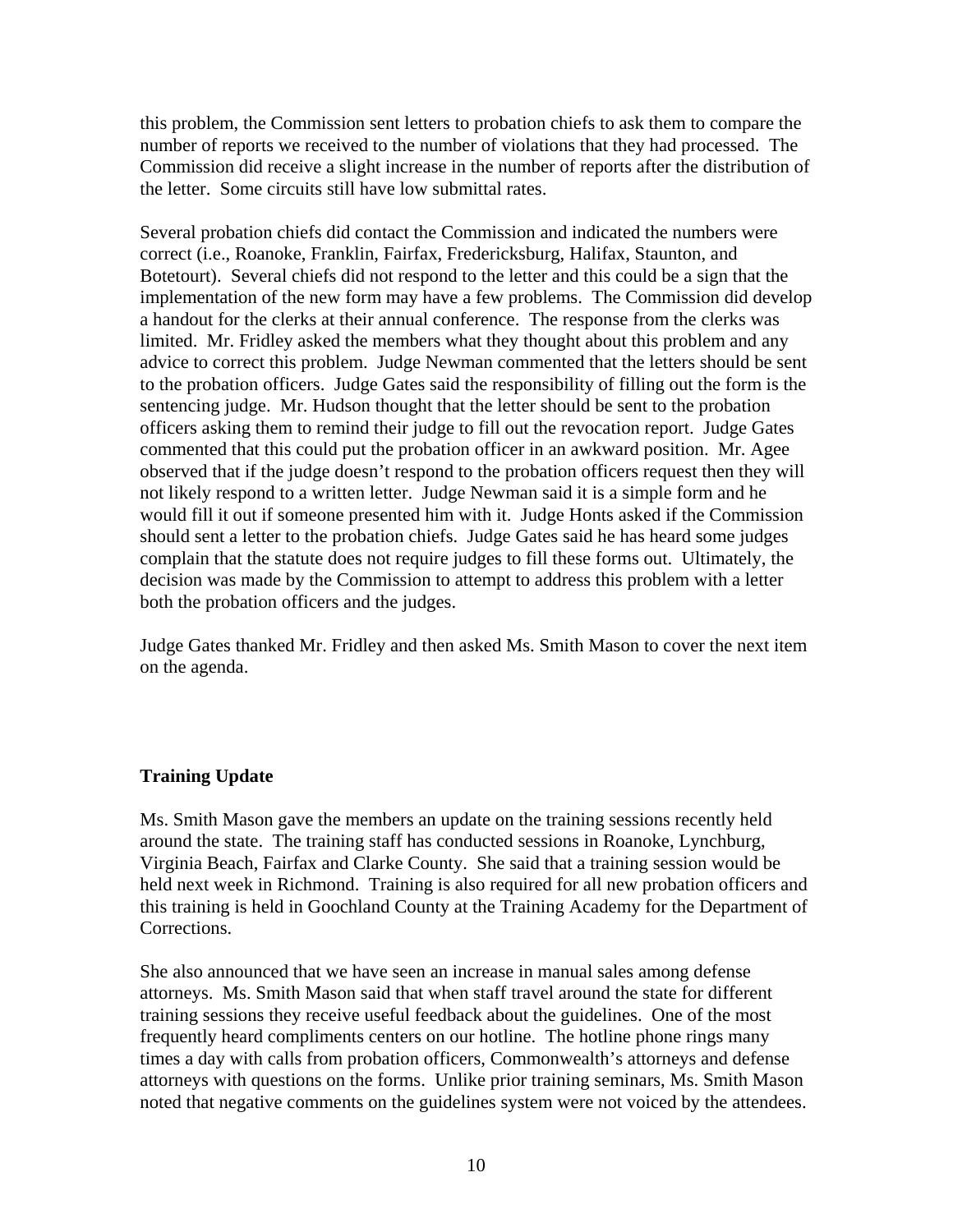Judge Gates next asked Dr. Kern to cover a number of miscellaneous items left on the agenda.

## **Miscellaneous Items**

Mr. Christie asked the judges on the Commission about the release of the compliance figures by judge and what type of feedback they had received. Mr. Christie felt that releasing this data might have broken the commitment made to the judges in 1994 that such information would not be released. He was wondering if the judges heard any comments about this issue. Dr. Kern said only one judge called to complain to him about this issue. This judge, Dr. Kern noted, felt that the General Assembly would use this information against judges during their re-election hearings. Judge Gates said that most judges he spoke with were pleased with their compliance rates. Judge Gates also commented that he has recently been privileged with attending two national conferences on sentencing and that the Virginia system is receiving much praise from others around the nation.

Mr. Kneedler said he was concerned about the commitment made with the judges in 1994 as well. He was delighted to hear that the judges were pleased with their compliance rates. Mr. Kneedler did express his concern about members of the Courts of Justice Committee misusing this data for other reasons. He felt it was important to stress the fact that a 75% compliance rate is a success and not a C grade. Mr. Kneedler remarked that the news stories he had read were fair and offered all the necessary caveats about the data but that this did not preclude others from putting an illogical twist on the percentages.

Mr. Christie commented on the Virginian-Pilot newspaper request for our database. He questioned if the Commission is collecting too much data. The Commission, he continued, should only collect the data that is needed to do our job. Mr. Kneedler agreed with Mr. Christie but reminded everyone that about ten years ago the Judicial Committee on Sentencing Guidelines did know exactly what was needed to do the job and therefore erred on the side of over-inclusiveness of factors. He said the Commission could restrict what is now being collected but that he would have some concerns about that decision. Dr. Kern added that the Commission collects the bare minimum of information on the guidelines forms for each case. Then, he noted, the staff merge the guidelines data base with the Pre-sentence investigation data base which contains over 200 factors of information for each case such as race, sex and employment, etc. This information is not subjected to release under the Freedom of Information Act. Mr. Christie asked if that information is in our data base. Dr. Kern said that it is not in our sentencing guidelines data base. The information from the pre-sentence investigation is confidential and not subject to release to the public.

The request from The Virginian-Pilot is for the sentencing guidelines data base which contains information which is public and in the court files. The reporter from the Virginian Pilot was initially interested in the sex and race of the offenders but the